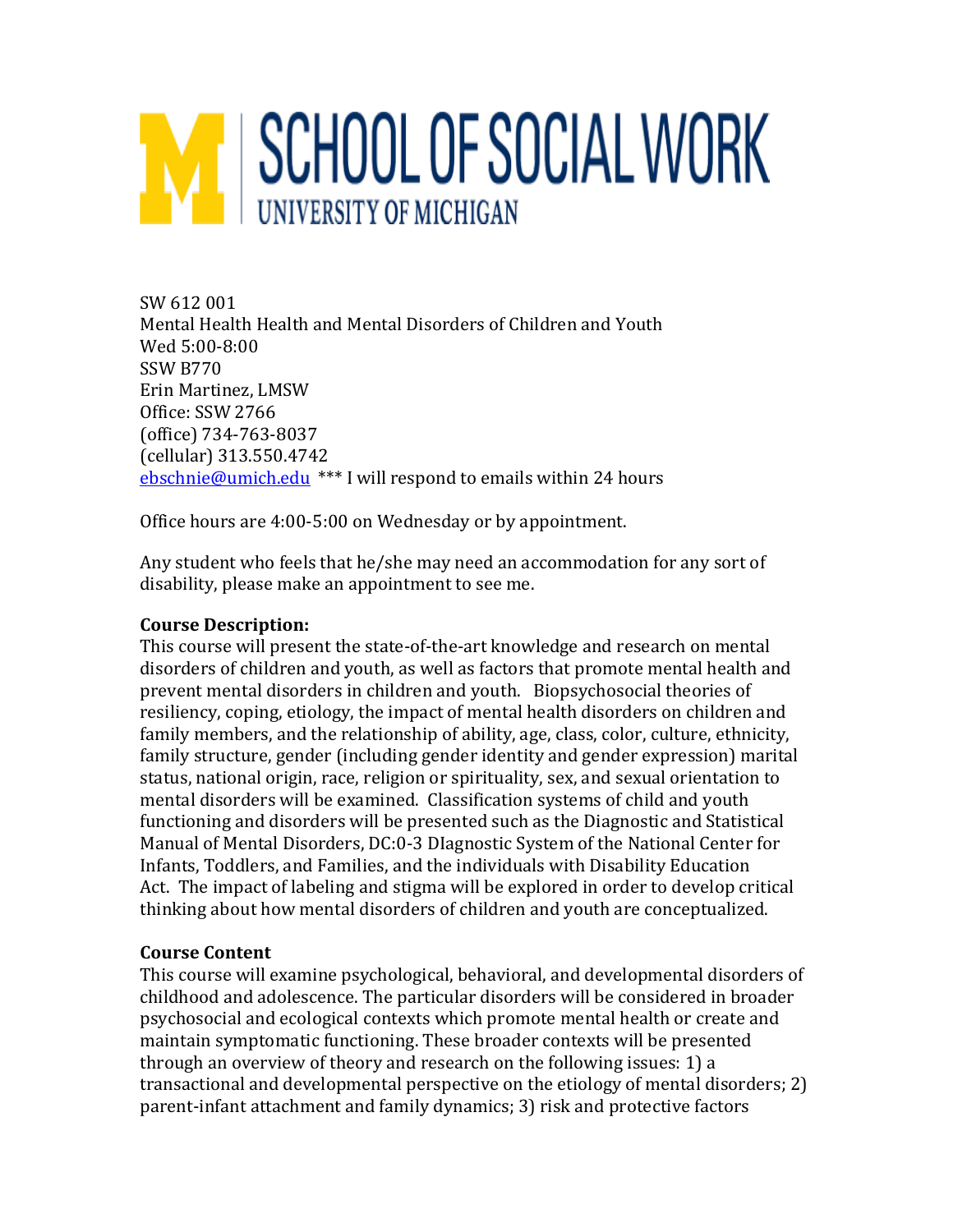(including individual, familial, and socio-cultural factors) and resiliency; and 4) stress and trauma theory, including the impact of maltreatment and loss. The following conditions will be reviewed in terms of presentation, etiology, prevalence, incidence, and assessment at different developmental stages and gender distributions: 1) relationship disorders; 2) stress-response syndromes, including post-traumatic stress disorder and acute stress reactions; 3) depression, bipolar disorder, and other mood problems; 4) anxiety disorders; 5) developmental disorders; 6) disruptive behavior disorders including ADHD and conduct disorder; 7) communication and learning disorders; 8) eating disorders; 9) substance use disorders; and 10) childhood schizophrenia and other psychotic disorders. Attention will be given to the analysis and assessment of strengths and adaptive functions that may coexist with disorders, as well as to issues in defining mental health and mental disorders in cultural terms. Evidence-based interventions of a psychosocial and pharmacological nature will be reviewed across each of the mental health problems identified above.

#### **Course Objectives**

Upon completion of the course, students will be able to: 1. Identify factors influencing the development, natural history, expression, and outcomes of mental health and mental disorders of children and youth at the individual, familial, cultural/ethnic, and social levels. (Practice Behaviors 4.IP, 4.SPE, 4.CO, 4.MHS, 7.IP, 7.SPE, 7.CO, 7.MHS) 2. Describe the transactional processes among the above factors which influence the etiology and maintenance of mental disorders. (Practice Behaviors 7.IP, 7.SPE, 7.CO, 7.MHS) 3. Describe and critique classification systems of mental disorders of children and adolescents, particularly the Diagnostic and Statistical Manual of Mental Disorders (DSM) and Individuals with Disability Education Act (IDEA). (Practice Behaviors 7.IP, 7.SPE, 7.CO, 7.MHS) 4. Identify and differentiate a number of disorders of children and adolescents and apply them to the evaluation of clients. (Practice Behaviors 7.IP, 7.SPE, 7.CO, 7.MHS) 5. Demonstrate knowledge of comprehensive and systemic assessments and evaluations of children and youth. (Practice Behaviors 5.IP, 5.SPE, 5.CO, 5.MHS, 7.IP, 7.SPE, 7.CO, 7.MHS) 6. Demonstrate empathic appreciation of the client's experience of disorders from the perspective of the client's inner world. (Practice Behaviors 7.IP, 7.SPE, 7.CO, 7.MHS) 7. Demonstrate an understanding of the impact of the child's or adolescent's difficulties on parents and other family members. (Practice Behaviors 2.IP, 2.SPE, 2.CO, 2.MHS) 8. Discuss common value and ethical concerns related to mental health and mental disorders of children and youth. (Practice Behaviors 7.IP, 7.SPE, 7.CO, 7.MHS) 9. Demonstrate knowledge of important developmental, structural, and contextual theories, research findings, and core concepts related to normative development of children and youth and the development of mental health problems. (Practice Behaviors 7.IP, 7.SPE, 7.CO, 7.MHS)

**Course Design & Format** The objectives of the course will be pursued through readings, lectures, discussions, demonstrations, case studies, videos, and guest lectures. There will be two in-class closed book examinations of short essay format.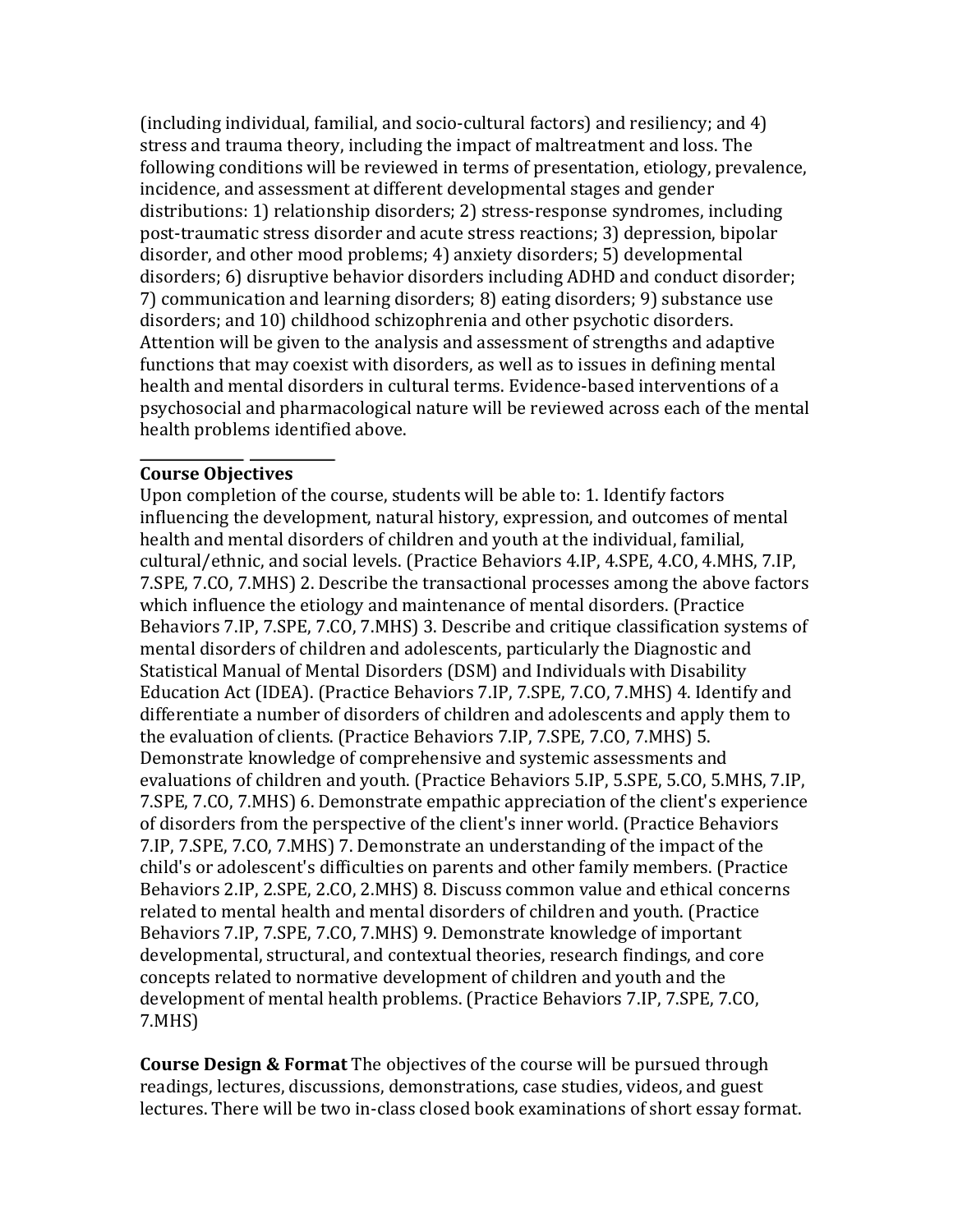There will also be a written assignment and presentation. Students are expected to attend all classes and participate to their fullest ability.

#### **Course Requirements and Grading Rubric**

| - In-Class Examination #1 | $(60$ points)         | 30% |
|---------------------------|-----------------------|-----|
| - In-Class Examination #2 | $(60$ points)         | 30% |
| - Written Assignment      | $(50$ points)         | 25% |
| - Presentation            | $(20$ points)         | 10% |
| - Class Attendance        | $(10 \text{ points})$ | 5%  |

In-class Examinations: The examinations will be based on a review of clinical vignettes. Using the vignettes, students will be asked to answer a 3-part question for each vignette as follows:

-Make a DSM -5 Diagnosis (5points)

- List criteria for diagnosis and provide information from the vignette that meets the criteria  $(10 \text{ points})$  $(10 \text{ points})$ 

- List best practice intervention options as described in class and in readings (5 points)

Examinations are not cumulative and will take place in-class. Each exam will have 3 clinical vignettes and the possibility to earn 60 points total. Each clinical vignette is worth 20 points.

# Written Assignment:

- Select (1) case study from the offerings listed under written assignment folder.

- Provide a brief introduction of the case you select and your professional role in relation to this case. You may choose this role and briefly describe how this role allows you to engage with the individual you are assessing.

- Use the PsychSocial Template found under the written assignment folder to discuss the client and provide a clinical summary of the client (mental health narrative)

- Using the DSM-5, choose a diagnosis that best fits the case.

- Discuss a brief treatment plan with 2 goals and 2 objectives associated with each goal. You may use interventions found in the readings as well as discussed in class to complete this section.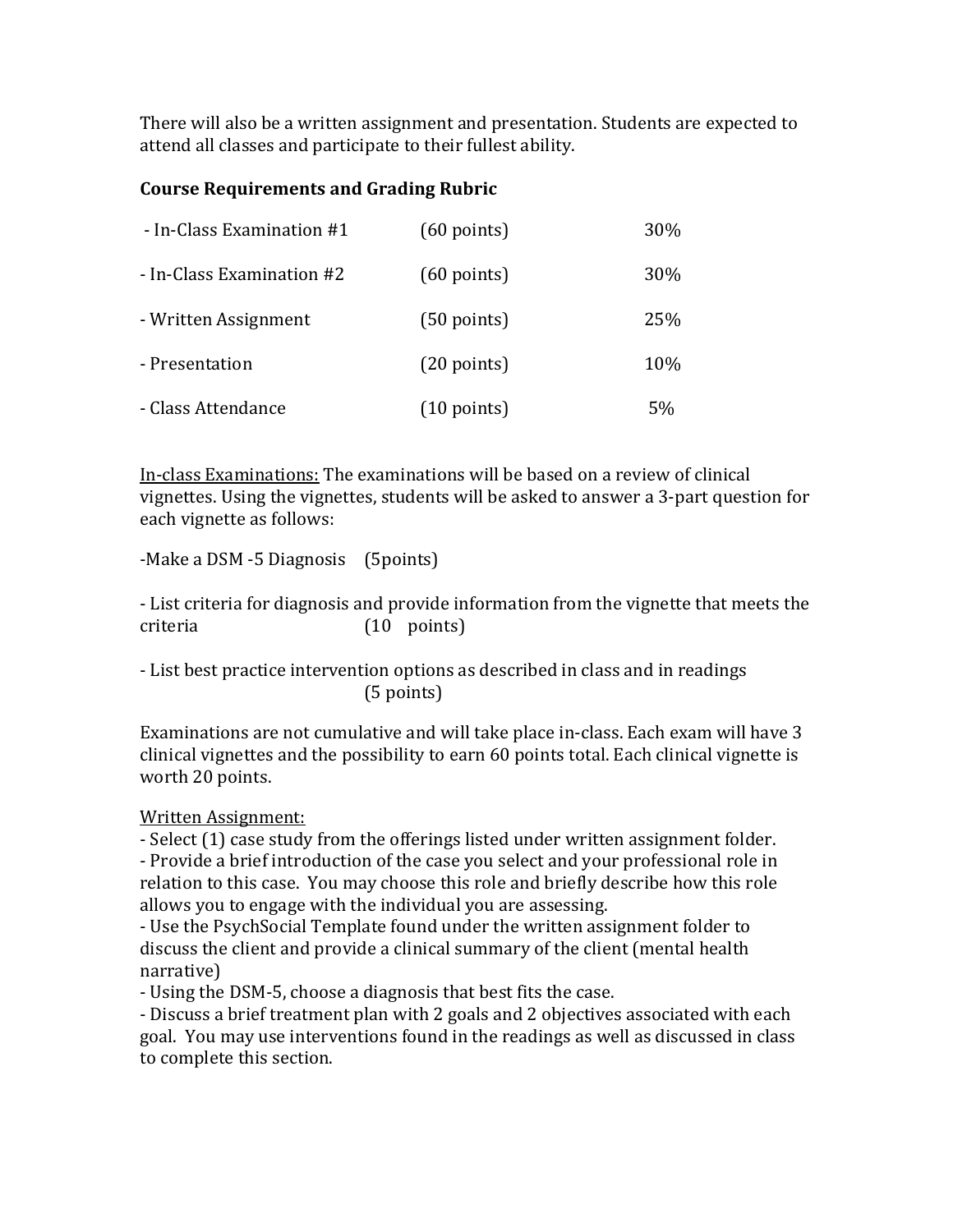#### In-Class Presentation:

You will utilize the material of your written assignment to develop a 5-7 minute presentation. You will present information about the diagnosis outlined in your written assignment as you would present it to the client or family member(s). The presentation will be evaluated on your knowledge of the disorder as well as the tone and use of strength-based assessment material to deliver the information. You may want to include information regarding how the diagnosis is likely to affect developmental functioning, identity, relationship with others and family relationships. This is an extension of your written assignment and should serve as an opportunity to develop skills in utilizing diagnosis to engage with clients and families.

#### Attendance

You are expected to attend every class. Your grade will be negatively affected if you miss any class without prior communication with the instructor. Make-up assignments for missed classes may be required. You are expected to contribute to a positive learning environment in the manner that best fits your learning style. Each of us participates differently, and I will strive to honor that diversity among us.

**Incompletes:** Incompletes are given only when it can be demonstrated that it would be unfair to hold the student to the stated time limits of the course. The student must formally request an incomplete from the instructor prior to the final week of classes.

# **Students in Need of Accommodations**

If you have a documented disability or condition that may interfere with your participation in this course, please schedule a private appointment with me as soon as possible to discuss accommodations for your specific needs. This information will be kept strictly confidential. For more information and resources, please contact the Services for Students with Disabilities office at G664 Haven Hall, (734) 763-3000. Also, if religious observances conflict with class attendance or due dates for assignments, please notify me so we can discuss appropriate arrangements.

# **Theme Relation to Multiculturalism & Diversity**

Multiculturalism and Diversity will be addressed through discussion of incidence and prevalence of child and adolescent mental disorders, as related to persons differing in ability, age, class, color, culture, ethnicity, family structure, gender (including gender identity and gender expression), marital status, national origin, race, religion or spirituality, sex, and sexual orientation, health status, and SES.

# **Theme Relation to Social Justice**

Social Justice and Social Change will be addressed through discussion of the misapplication of mental health diagnoses based on race, class, and gender bias, and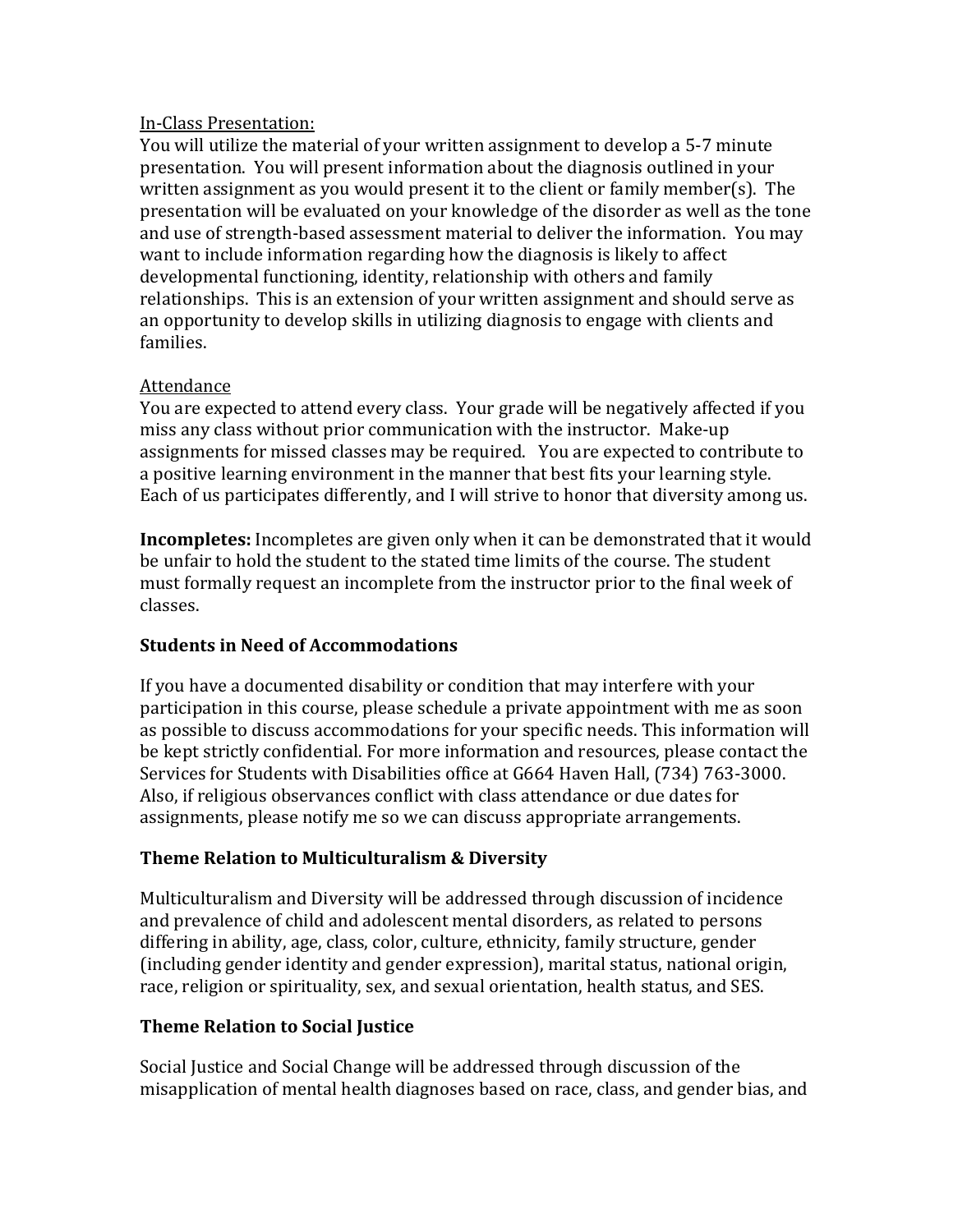the potential impact of poverty, discrimination, and disenfranchisement on the development of mental disorders and disorders of parenting.

# **Theme Relation to Promotion, Prevention, Treatment & Rehabilitation**

Promotion, Prevention, Treatment, and Rehabilitation will be addressed through discussion of protective factors which promote resiliency and positive adaptation.

# **Theme Relation to Behavioral and Social Science Research**

Behavioral and Social Science Research will inform the entire content of this course, which will draw especially on current research in the following areas: developmental psychopathology, attachment, risk, resiliency and coping, trauma and maltreatment, and studies of particular disorders.

# **Relationship of the Course to Social Work Ethics and Values**

Ethical and value issues related to all course topics will be identified and discussed. Examples of these include: how views of the rights of children affect our understanding of child mental health, how societal values regarding child development affect judgments we make about the mental health of children, how the use social workers make of DSM 5 can bias judgments of child mental health, what the value issues are in paying attention to the child's inner world, and how cultural and gender biases also affect professional views of child mental health. Issues related to person-centered mental health practice, client self-determination, confidentiality, dignity, HIPPA, duty to warn, and associated legal, ethical, and value concerns will also be addressed, particularly as they pertain to client services and intervention with youth with mental health problems.

# **Intensive Focus on Privilege, Oppression, Diversity, and Social Justice (PODS)**

This course integrates PODS content and skills with a special emphasis on the identification of theories, practice, and/or policies that promote social justice, illuminate social injustices and are consistent with scientific and professional knowledge. Through the use of a variety of instructional methods, this course will support students developing a vision of social justice, learn to recognize and reduce mechanisms that support oppression and injustice, work toward social justice processes, apply intersectionality and intercultural frameworks and strengthen critical consciousness, self knowledge and self awareness to facilitate PODS learning.

# **Topics and Required Reading Assignments**

TEXT: American Psychiatric Association (2013). *Diagnostic and Statistical Manual of Mental Disorders,* Fifth Edition. Washington, DC, American Psychiatric Association.

• Here is a link to the DSM-5 online: http://dsm.psychiatryonline.org/book.aspx?bookid=556 DSM-5 online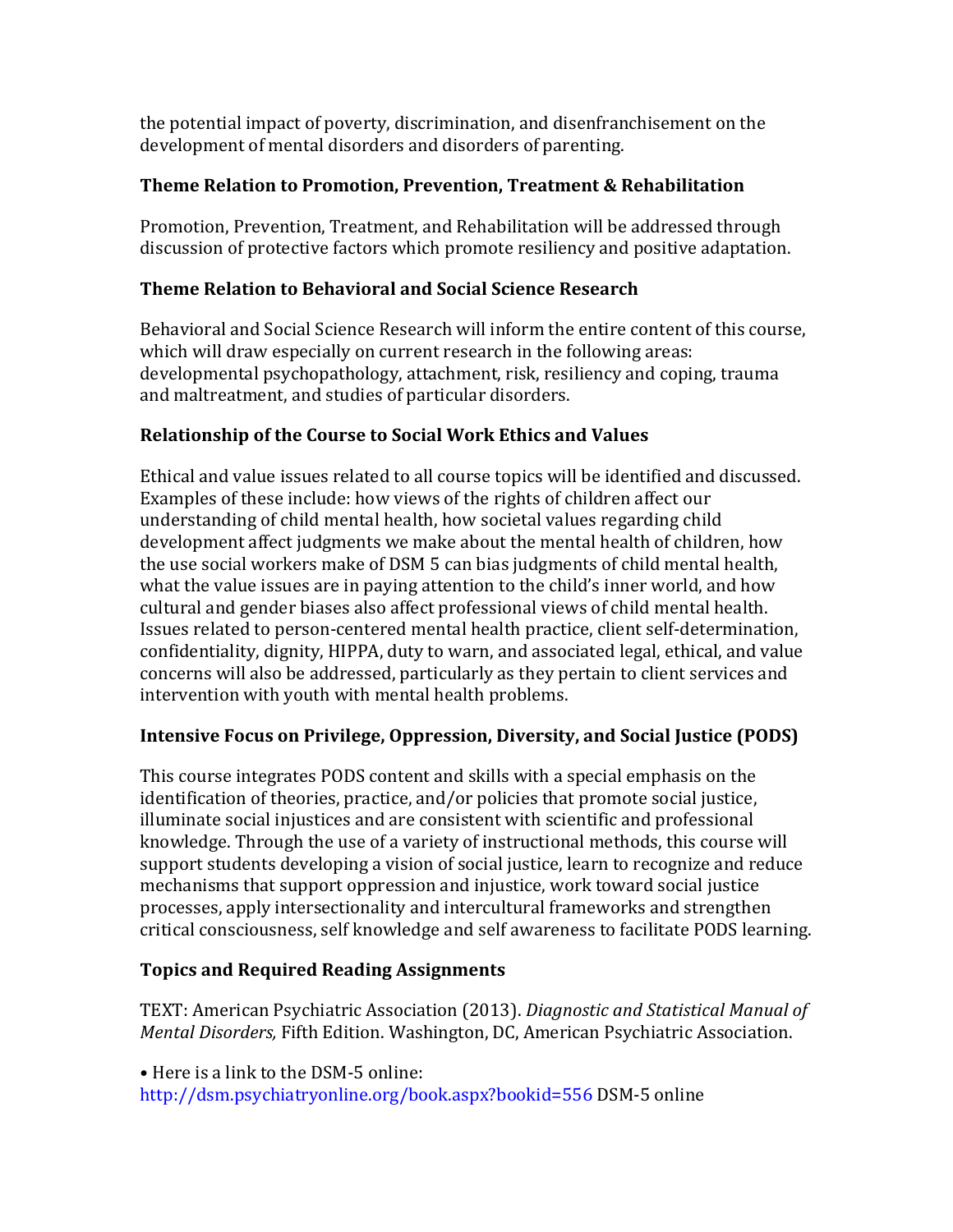supplemental information can be found at http://www.psychiatry.org/dsm5

Additional required and recommended readings will be on electronic reserve in CANVAS for this class section.

# **Course Schedule and Required Readings:**

# Class 1 (9/7/16) Social Work Practice, Assessment and Use of the DSM 5

- DSM 5 (pp. 5-17) and DSM 5 (pp. 19-25)
- Elkington, KS, Hackler, D, McKinnon, K, Borges, C, Wright, ER, & Wainberg, ML. (2012). Perceived mental illness stigma among youth in psychiatric outpatient treatment. *Journal of Adolescent Research,* 1-28.
- Copeland, WE, Adair, CE, Smetanin, P, Stiff, D, Briante, C, Colman, I, Fergusson, D, Horwood, J, Poulton, R, Costello, EJ, & Angold, A. (2013). Diagnostic transitions from childhood to adolescence to early adulthood. *Journal of Child Psychology and Psychiatry, 54,* 791-799.
- Moses, T. (2010). Being treated differently: stigma experiences with family, peers, and school staff among adolescents with mental health disorders. Social Science & Medicine, *70*, 985-993.

#### Class 2 (9/14/16) Anxiety Disorders in Children and Youth Generalized Anxiety Disorder, Social Anxiety Disorder, Panic Disorder

- DSM-5, (pp. 202-225).
- Holly, L. E., Little, M., Pina, A. A., & Caterino, L. C. (2015). Assessment of anxiety symptoms in school children: a cross-sex and ethnic examination. *Journal of abnormal child psychology*, *43*(2), 297-309.
- Gere, M.k., Villabo, M.A., Torgerson, S., & Kendall, P.C. (2012). Overprotective parenting and child anxiety: The role of co-occurring child behavior problems. *Journal of Anxiety Disorders, 26*, 642-649.
- Christoph, P., Newman, M., Rickels, K., Gallop, R., Connolly-Gibbons, M., Hamilton, J., Kurtz, S., and Pastva, A. (2011). Combined Medication and Cognitive Therapy for Generalized Anxiety Disorder. *Journal of Anxiety Disorder*, 25, 1087-1094.
- Mychailyszyn, M.P., Mendez, J.L., & Kendall, P.C. (2010). School functioning in youth with and without anxiety disorders: comparisons by diagnosis and comorbidity. *School Psychology Review, 39*, 106-121.

Class 3 (9/21/16) Anxiety Disorders in Children and Youth Specific Phobias, Separation Anxiety Disorder

- DSM-5, (pp. 189-202).
- Kendall, P.C., Compton, S.N., Walkup, J.T., Birmaher, B., Albano, A.M., Sherrill, J., Ginsburg, G., Rynn, M., McCracken, J., Gosch, E., Keeton, C., Bergman, L.,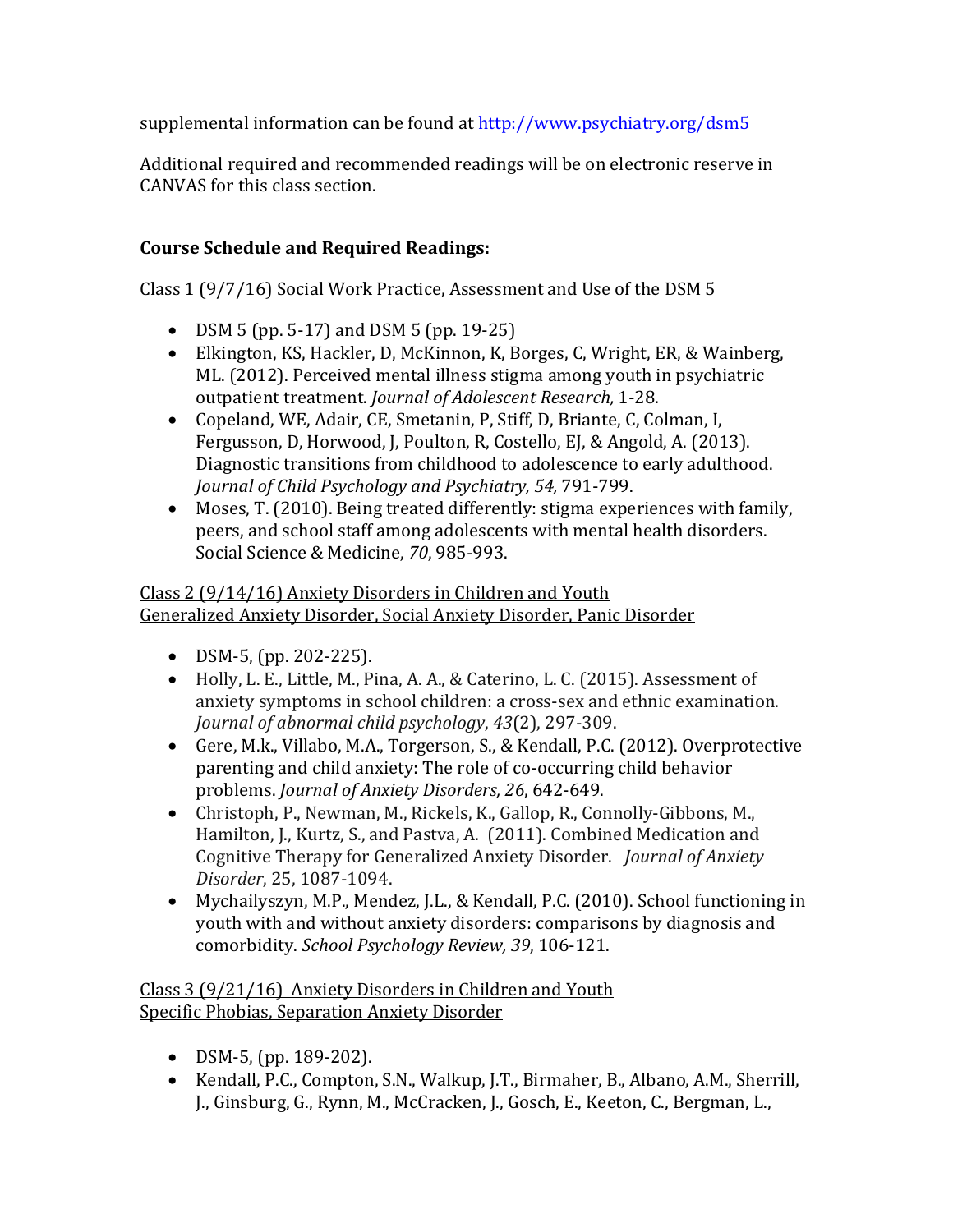Sakolsky, D., Suveg, C., Iyenger, S., March, J., & Piacentini, J.C. (2010). Clinical characteristics of anxiety disordered youth. *Journal of Anxiety Disorders, 24*, 360-365.

- Hanna, G.L., Fischer, D.J., & Fluent, T.E. (2006). Separation anxiety disorder in children and adolescents*. Pediatrics in Review*, 27, 56-63.
- Dougherty, LR, Tolep, MR, Bufferd, SJ, Olino, TM, Dyson, M, Traditi, J, Rose, S, Carlson, JA, & Klein, DN. (2013). Preschool anxiety disorders: comprehensive assessment of clinical, demographic, familial, and life stress correlates. *Journal of Clinical Child & Adolescent Psychology, 42:5*, 577-589.
- Hudson, J.L. & Dodd, H.F. (2012). Informing early intervention: preschool predictors of anxiety disorders in middle childhood. PLoS ONE 7(8): e42359. doi:10.1371/journal.pone.0042359.
- Paulus, F., Backes, A., Sander, C., Weber, M., von Gontard, A. (2015). Anxiety Disorders and Behavioral Inhibition in Preschool Children: A Populationbased Study. *Journal of Child Psychiatry and Human Development*, 46, 150- 157.
- Thompson, D., Ollendick, T., Ost, L. (2009). Intensive Treatment of Specific Phobias in Children and Adolescents. *Science Direct,* 16 294-303.

# Class 4 (9/28/16) Obsessive-Compulsive Disorder, and Tic Disorders

- DSM-5 (pp.235-242) and DSM-5 (pp.81-85).
- Capriotti, M. Himle, M. Woods, D. (2014). Behavioral Treatents for Tourette Syndrome*. Journal of Obsessive-Compulsive and Related Disorders*, 3, 415-420.
- Geller, DA & March, JA. (2012). Practice parameter for the assessment and treatment of children and adolescents with obsessive-compulsive disorder. *Journal of the American Academy of Child & Adolescent Psychiatry, 51*, 98-113.
- Leckman, J., King, R., Bloch, M. (2014). Clinical features of Tourette syndrome and tic disorders *. Journal of Obsessive-Compulsive and Related Disorders*, 3, 372-379,
- Storch, E.A., Larson, M.J., Muroff, J., Caporino, N., Geller, D., Reid, J.M., Morgan, J., Jordan, P., & Murphy, T.K. (2010). Predictors of functional impairment in pediatric obsessive-compulsive disorder. *Journal of Anxiety Disorders, 24*, 275-283.
- Knight, T., Steeves, T., Day, L., Lowerison, M, Jette, N., & Pringsheim, T. (2012). Prevalence of tic disorders: a systematic review and meta-analysis. *Pediatric Neurology, 47*, 77-90.

# Class 5 (10/5/16) In-Class Examination #1 and Childhood Trauma, Abuse and Neglect

- DSM-5, (pp. 265-290).
- Martinez, JI, Gudino, OG, & Lau, AS. (2013). Problem-specific racial/ethnic disparities in pathways from maltreatment exposure to specialty mental health service use for youth in child welfare. *Child Maltreatment,* 1-10.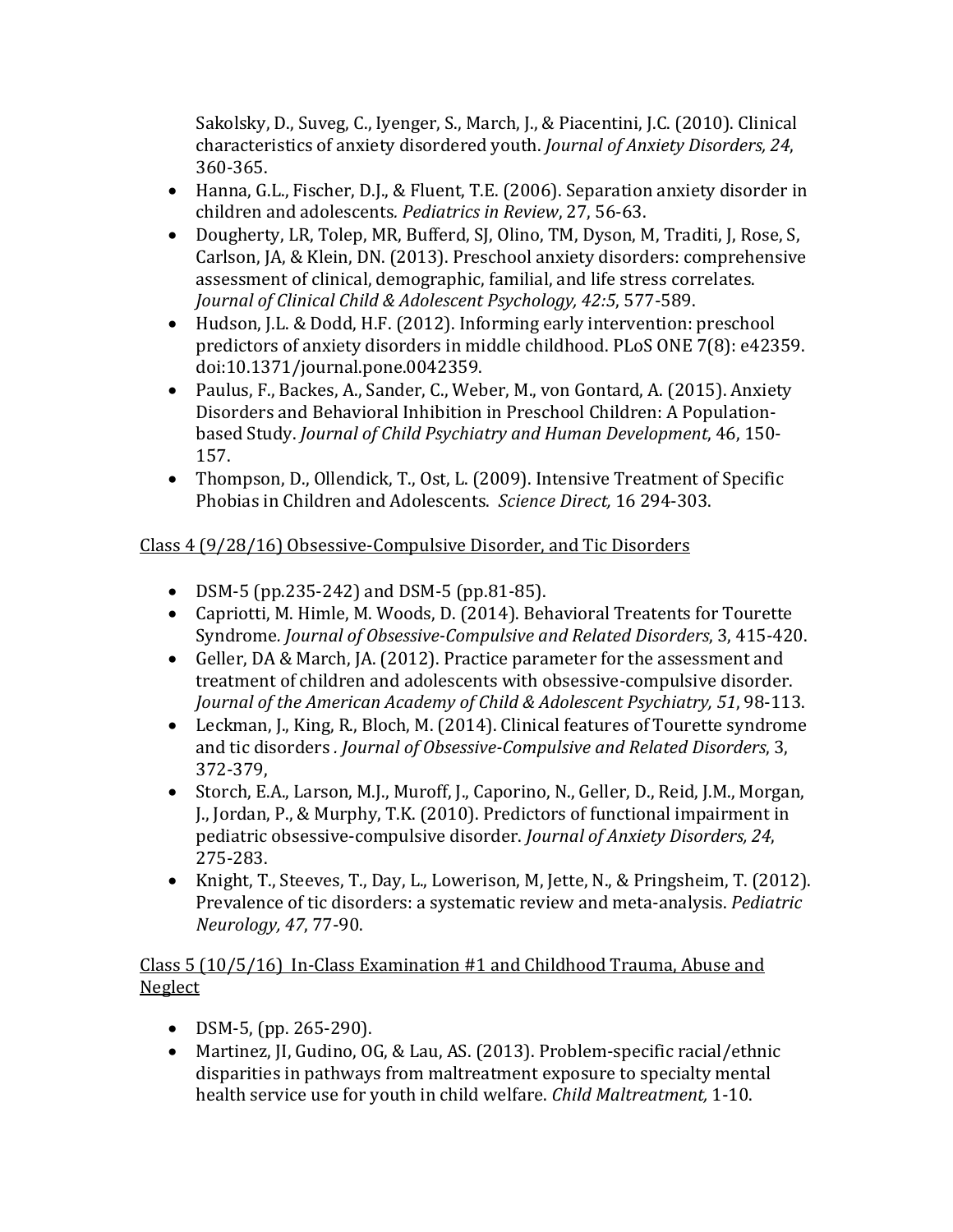- Layne, CM, Strand, V, Popescu, M, Kaplow, JB, Abramovitz, R, Stuber, M, Amaya- Jackson, L, Ross, L, & Pynoos, RS. (2014).Using the core curriculum on childhood trauma to strengthen clinical knowledge in evidenced-based practitioners. *Journal of Clinical Child & Adolescent Psychology, 43*, 286-300.
- Cohen, J.A., & Scheeringa, M.S. (2009). Post-traumatic stress disorder diagnosis in children: challenges and promises. *Dialogues in Clinical Neuroscience, 11*, 91-99.

# Class 6 (10/12/16) Childhood Trauma, Abuse and Neglect (PTSD)

- Greeson, JKP, Briggs, EC, Layne, CM, Belcher, HME, Ostrowski, SA, Kim, S, Lee, RC, Vivrette, RL, Pynoos, RS, & Fairbank, JA. (2013). Traumatic childhood experiences in the  $21^{st}$  century: broadening and building on the ACE studies with data from the national childhood stress network. *Journal of Interpersonal Violence*, 1-21.
- D'Andrea, W., Ford, J., Stolbach, B., Spinazzola, J., & van der Kolk, B.A. (2012). Understanding interpersonal trauma in children: why we need a developmental appropriate trauma diagnosis. *American Journal of Orthopsychiatry, 82*, 187-200.
- Van Der Kolk, B. (2014). Trapped In Relationships: The Cost of Abuse and Neglect. The Body Keeps The Score, pp. 125-137.
- Van Der Kolk, B. (2014). Developmental Trauma: The Hidden Epidemic. The Body Keeps The Score, pp 151-172.

# Class 7 (10/19/16) Attention Deficit Hyperactivity Disorder and Disruptive Behavior Disorders

- DSM-5, (pp. 59-66).
- dosReis, S., Barksdale, C.L., Sherman, A,., Maloney, K., & Charach, A. (2010). Stigmatizing experiences of parents with children with a new diagnosis of ADHD. *Psychiatric Services, 61*, 811-816.
- Morgan, P.L., Staff, J., Hillemeier, M.M., Farkas, G., & Maczuga, S. (2013). Racial and ethnic disparities in ADHD diagnosis from kindergarten to eighth grade. *Pediatrics, 32*, 85-93.
- Gathje, R.A., Lewandowski, L.J., & Gordon, M. (2008). The role of impairment in the diagnosis of ADHD. *Journal of Attention Disorders, 11*, 529-537.

# Class 8 (10/26/16) Disruptive Behavior Disorders and Eating Disorders

- DSM-5, (pp. 461-476) and DSM-5, (pp. 329-354).
- Dougherty, LR, Tolep, MR, Smith VC, & Rose, S. (2013). Early exposure to parental depression and parenting: associations with young offspring's stress physiology and oppositional behavior. *Journal of Abnormal Child Psychology, 41*, 1299-1310.
- Yasui, M. 7 Dishion, T. (2007). The ethnic context of child and adolescent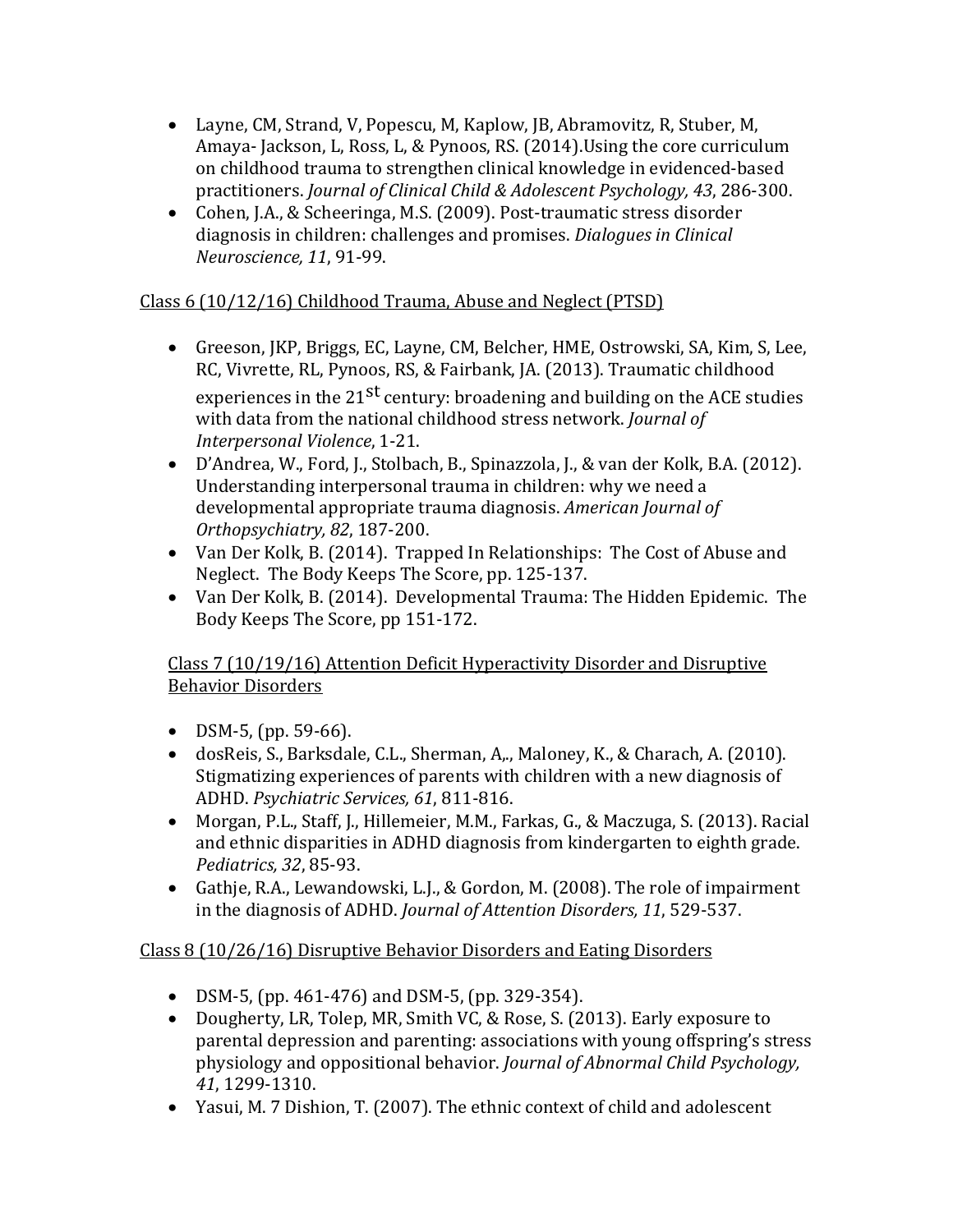problem behavior: Implications for child and family interventions. Clinical Child and Family Psychology, 10, 137-178.

• Herpertz-Dahlmann, B. (2008). Adolescents eating disorders: Definitions, symptomatology, epidemiology and comorbidity. *Child & Adolescent Psychiatric Clinics of North America, 18*, 31-47.

# Class 9 (11/2/16) In-Class Examination #2 and Depression

• DSM-5, (pp. 123-154)

# Class 10 (11/9/16) Depression and Bipolar Disorders

# **Written Assignment Due**

- Burton, CM, Marshal, MP, Cisholm, DJ, Sucato, GS, & Friedman, MS. (2013). Sexual
- minority-related victimization as a mediator of mental health disparities in sexual minority youth: a longitudinal analysis. *Journal of Youth and Adolescents, 42*, 394-402
- Bufferd, SJ, Dougherty, LR, Olino, TM, Dyson, MW, Laptook, RS, Carlson, GA, & Klein, DN. (2014). Predictors of onset in depression of young children: a multi-method, multi-informant longitudinal study from ages 3 to 6. Journal of Child Psycholoy & Psychiatry, 10, 1-9.
- Lindsey, M.A., Joe, S., & Nebbitt, V. (2010). Family Matters: The Role of Mental Health Stigma and Social Support on Depressive Symptoms and Subsequent Help Seeking Among African American Boys. *Journal of Black Psychology, 36,*  458-482.
- Vander stroep, A., Adrian, M., McCauley, E., Crowell, S.E., Stone, A., & Flynn, C. (2011). Risk for suicidal ideation and suicide attempts associated with cooccurring depression and conduct problems in early adolescence. *Suicide and Life-Threatening Behavior, 41*, 316-329.
- Miller, S., Chang, K.D., & Ketter, T.A. (2013). Bipolar disorder and attention deficit hyperactivity disorder comorbidity in children and adolescents: evidence-based approach to diagnosis and treatment*. Journal of Clinical Psychiatry, 74*, 628-629.
- Birmaher, B, Axelrod, D, Goldstein, B, Strober, M, Gill, MK, Hunt, J, Houck, P, Ha, W, Iyengar, S, Kim, E & Yen, S. (2009). Four-year longitudinal course of children and adolescents with bipolar spectrum disorders: the course and outcome of bipolar youth (COBY) study. *American Journal of Psychiatry, 66*, 795-804.
- Kranke, D., Floersch, J., Townsend, L., & Munson, M. (2010). Stigma experience among adolescents taking psychiatric medication. *Children and Youth Services Review, 32*, 496- 505.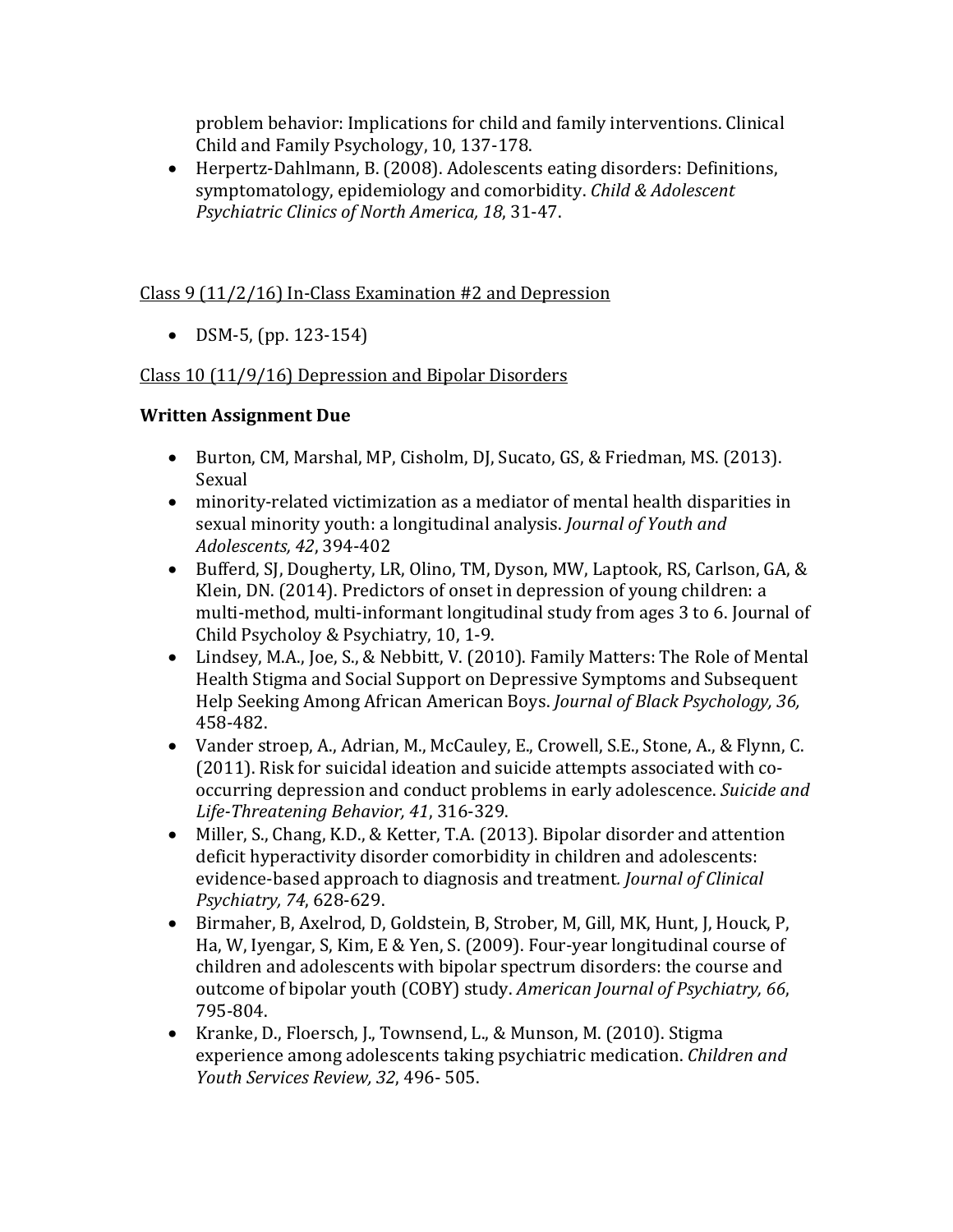# Class 11 (11/16/16) Autism Spectrum Disorders and Individuals with Disabilities Education Act (IDEA)

- DSM-5, (pp. 50-59).
- Ennis-Cole, D, Durodoye, DA, & Harris, HL. (2013). The impact of culture on autism diagnosis and treatment: considerations for counselors and other professionals. *The Family Journal Counseling for Couples and Families, 21*, 279-287.
- Matson, J.L., Worley, J.A., Fodstad, J.C., Chung, K.M., Suh, D., Jhin, H.K., Ben-Itzchak, E., Zachor, D.A., & Furniss, F. (2011). A multinational study examining the cross cultural differences in reported symptoms of autism spectrum disorders: Israel, South Korea, the United Kingdom and the United States of America. *Research in Autism Spectrum Disorders, 5*, 1598-1604.
- Lord, C. & Bishop, S.L. (2010). Autism spectrum disorders diagnosis, prevalence, and services for children and families. *Social Policy Report , 24*, 1- 27.
- Aron, L., & Loprest, P. (2012). Disability and the education system. *The future of Children*, *22*(1), 97-122.
- Irwin, M. K., & Elam, M. (2011). Are We Leaving Children with Chronic Illness Behind? *Physical Disabilities: Education and Related Services*, *30*(2), 67-80.
- Gray, P., & Norwich, B. (2014). An overview of issues emerging as the policy context changes. *Journal of Research in Special Educational Needs*, *14*(2), 122- 127.

# 11/23/16 Thanksgiving Break

•

.

# Class 12 (11/30/16) Presentations and Gender Dysphoria

Class 13 (12/7/16) Presentations and Closure